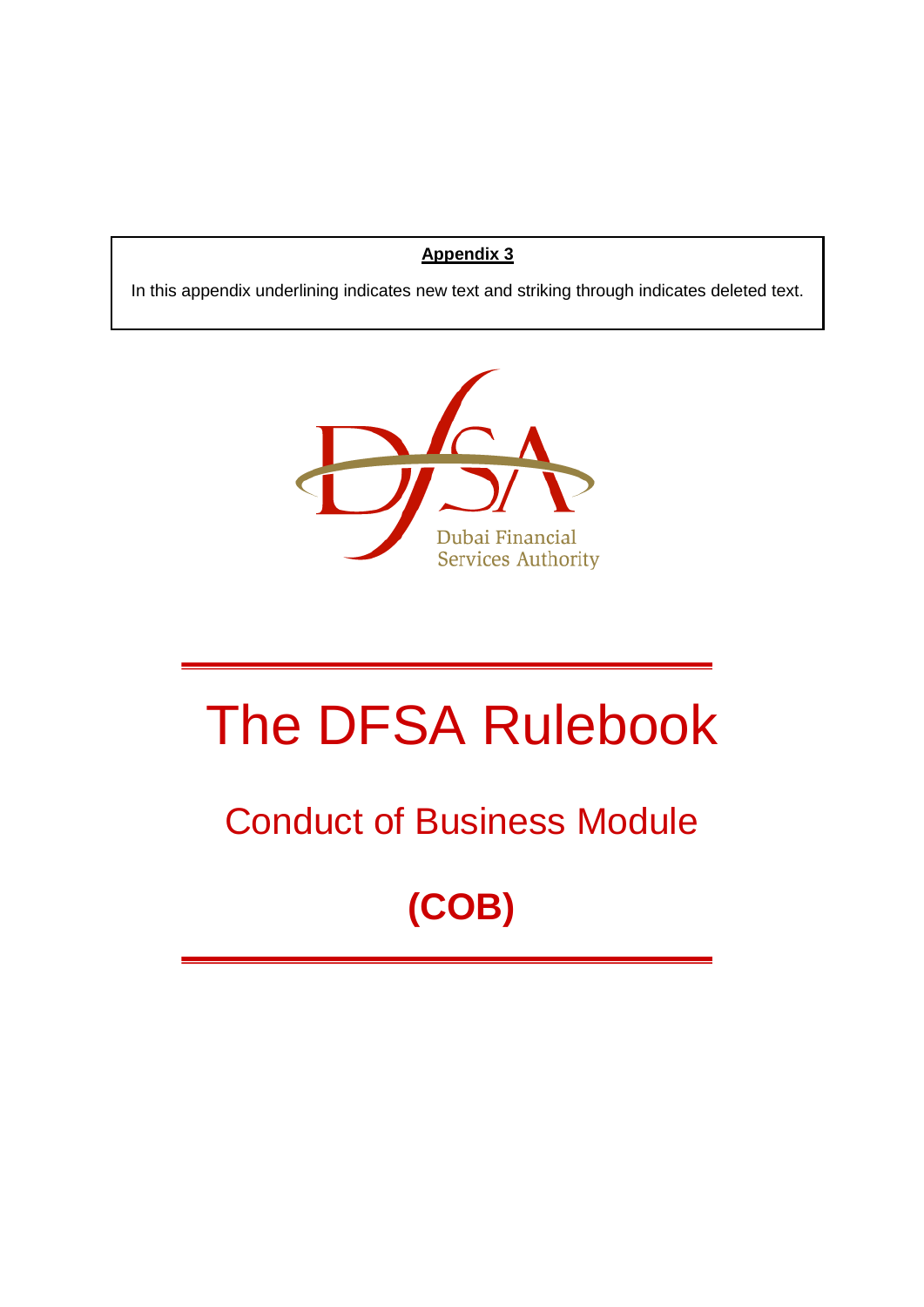

- **….**
- **3 CORE RULES – INVESTMENT BUSINESS, ACCEPTING DEPOSITS, PROVIDING CREDIT, PROVIDING TRUST SERVICES, OPERATING A CROWDFUNDING PLATFORM, OPERATING AN EMPLOYEE MONEY PURCHASE SCHEME, ACTING AS THE ADMINISTRATOR OF AN EMPLOYEE MONEY PURCHASE SCHEME, PROVIDING MONEY SERVICES AND ARRANGING OR ADVISING ON MONEY SERVICES**

**….**

## **3.3 Key information and Client Agreement**

#### **Application**

- **3.3.1** The Rules in this section do not apply to an Authorised Firm when it is:
	- (a) carrying on a Financial Service with or for a Market Counterparty;
	- (b) Accepting Deposits;
	- (c) Providing Credit;
	- (d) carrying on an activity of the kind described in GEN Rule 2.26.1 that constitutes marketing;
	- (e) a Fund Manager of a Fund Offering the Units of a Fund it manages;
	- (f) Operating an Employee Money Purchase Scheme; or
	- (g) Acting as the Administrator of an Employee Money Purchase Scheme; or
	- (h) an ATS Operator.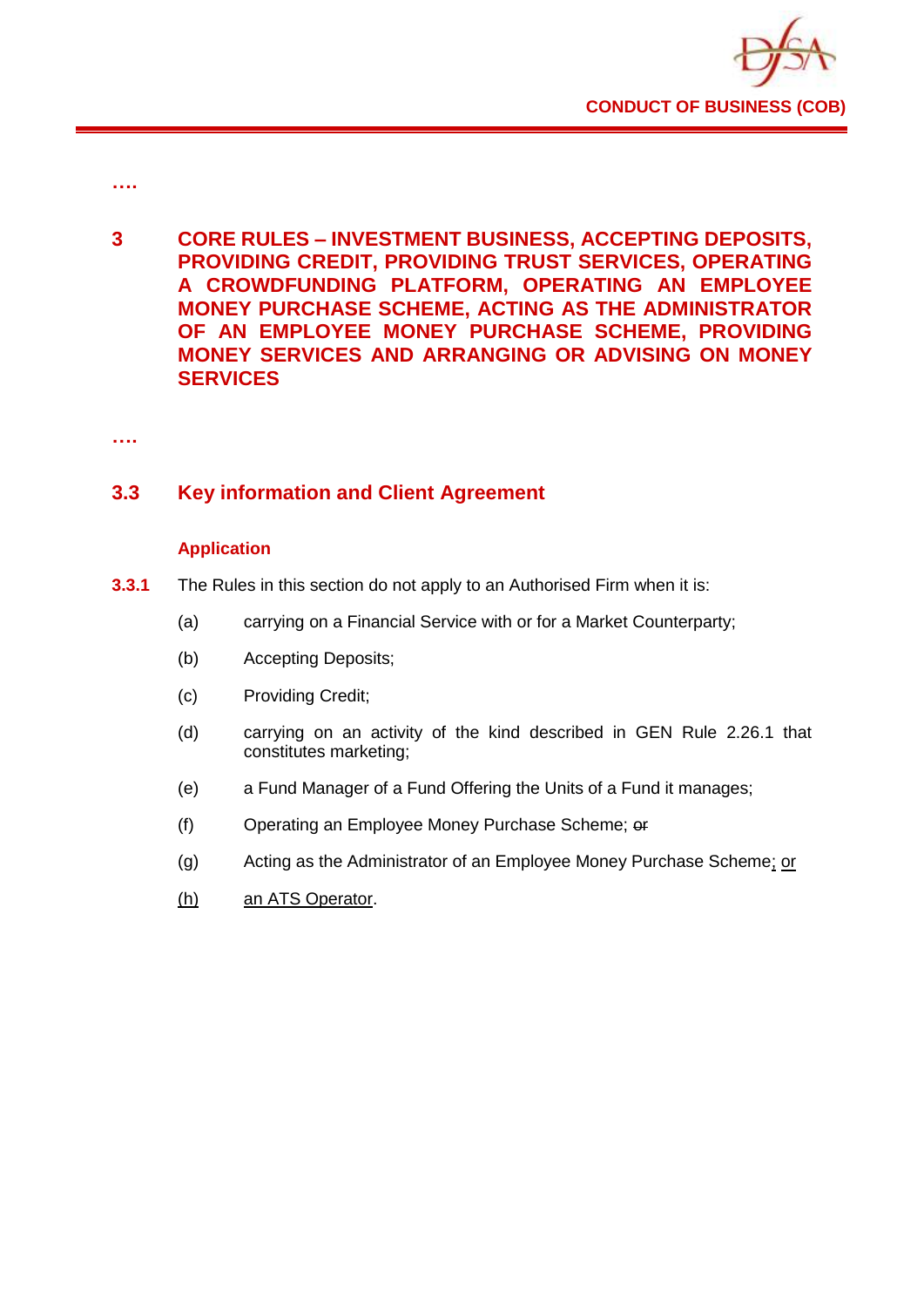

## **6 ADDITIONAL RULES - INVESTMENT BUSINESS**

**….**

**….**

## **6.11 CLIENT ASSETS**

**….**

#### **General requirements**

- **6.11.2** (1) An Authorised Firm which holds or controls Client Money must comply with sections 6.12 and 6.14.
	- (2) An Authorised Firm which holds or controls Client Investments or Provides Custody must comply with sections 6.13 and 6.14.
	- (3) An Authorised Firm which Arranges Custody must comply with the requirements in Rule A6.5.1A (on suitability of non-DIFC custodians) and A6.7.1(1) (on disclosure) in APP 6 and in section 6.14 (Record keeping).

#### **Guidance**

- 1. An Authorised Firm subject to Rule 6.11.2(1) will include an ATS Operator, where it holds or controls Client Money.
- 2. Where an Authorised Firm holds or controls Client Investments which are Investment Tokens, or Provides Custody in relation to Investment Tokens, it must comply with the requirements in section 14.3 (in addition to those in sections 6.13 and 6.14).

**….**

## **6.12 Client money**

**….**

#### **Client money provisions**

- **6.12.2** (1) An Authorised Firm in Category 4 must not hold Client Money, except if it does so in connection with it Operating an Alternative Trading System, Operating a Crowdfunding Platform or providing Money Transmission.
	- (2) An Authorised Firm which holds or controls Client Money for a Client must, subject to (3), comply with the Client Money Provisions in App5.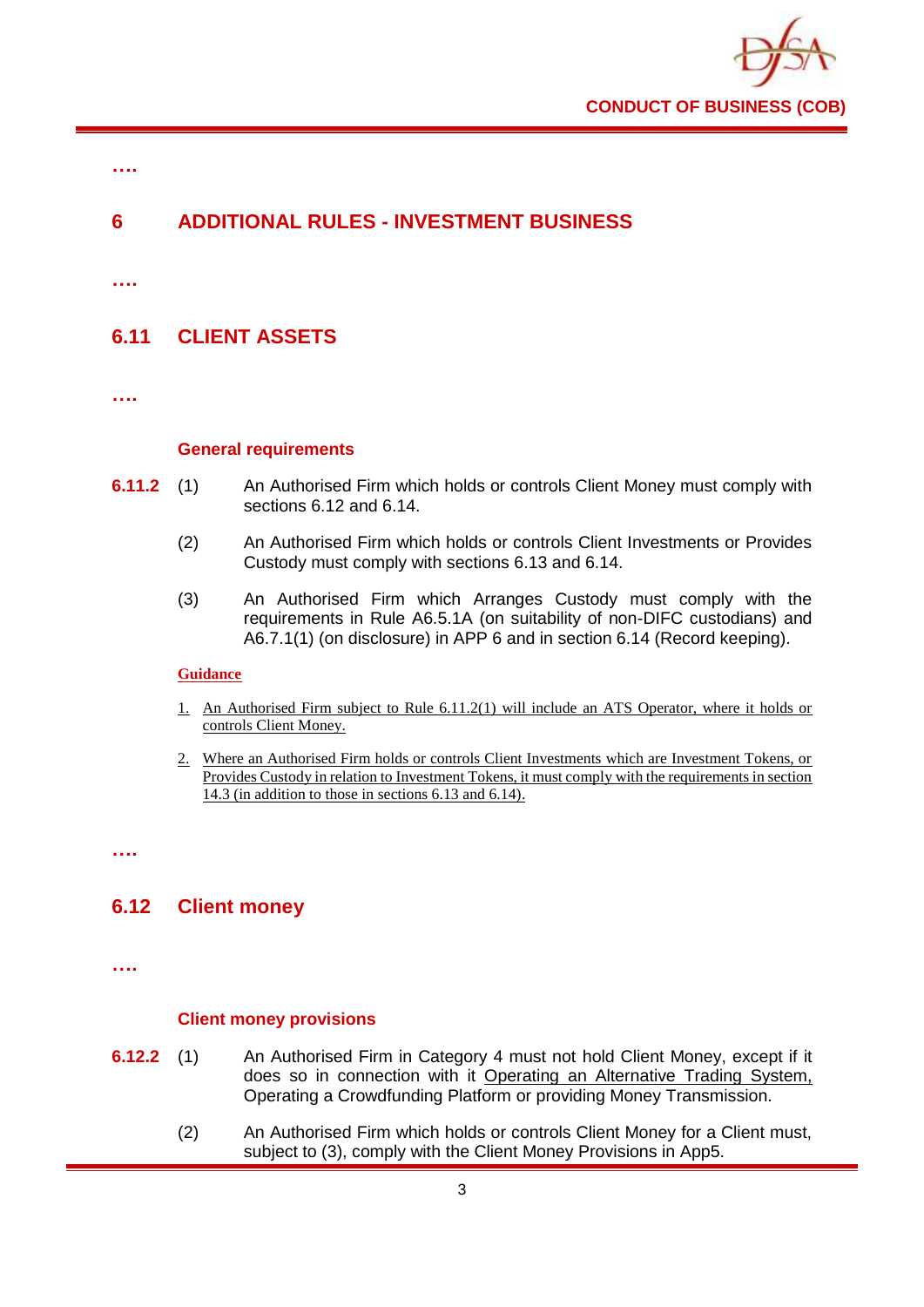

(3) Where the Client is a Market Counterparty, an Authorised Firm may exclude the application of the Client Money Provisions but only where it has obtained the prior written consent of the Market Counterparty to do so.

#### **Guidance**

- 1. Providing Money Transmission is an activity that is included in the Financial Service of Providing Money Services – see the definition in GEN Rule 2.6.1(2).
- 2. In accordance with GEN chapter 8, an Authorised Firm which holds or controls Client Money must arrange for a Client Money Auditor's Report and, if it is Providing Money Services, a Money Services Auditor's Report to be submitted to the DFSA on an annual basis.

#### **….**

## **9 ADDITIONAL RULES: OPERATING AN ALTERNATIVE TRADING SYSTEM**

## **9.1 Application and interpretation**

**9.1.1** This chapter applies to an Authorised Firm which Operates an Alternative Trading System (ATS Operator).

#### **Guidance**

- 1. The Financial Service of Operating an Alternative Trading System can be either operating a Multilateral Trading Facility (MTF) or operating an Organised Trading Facility (OTF). See GEN Rule 2.22.1.
- 2. An ATS Operator that is Operating a Facility for Investment Tokens is, in addition to the requirements in this chapter, subject to the applicable requirements in chapter 14.

#### **9.1.2** In this chapter:

- (a) a reference to a "member" is a reference to a Client of the ATS Operator who has been granted access to its facilities in accordance with the requirements in this chapter and, unless otherwise specified, includes a Direct Access Member;
- (b) a reference to a "facility" is a reference to a Multilateral Trading Facility (MTF) and an Organised Trading Facility (OTF), except where specific reference is made only to an MTF or OTF;
- (c) a reference to an "ATS Operator" is a reference to a Person operating an MTF and a Person operating an OTF, except where specific reference is made only to a Person operating an MTF or a Person operating an OTF; and
- (d) where a Rule in this chapter conflicts with any other provision in the DFSA Rulebook, the Rule in this chapter prevails over those other provisions.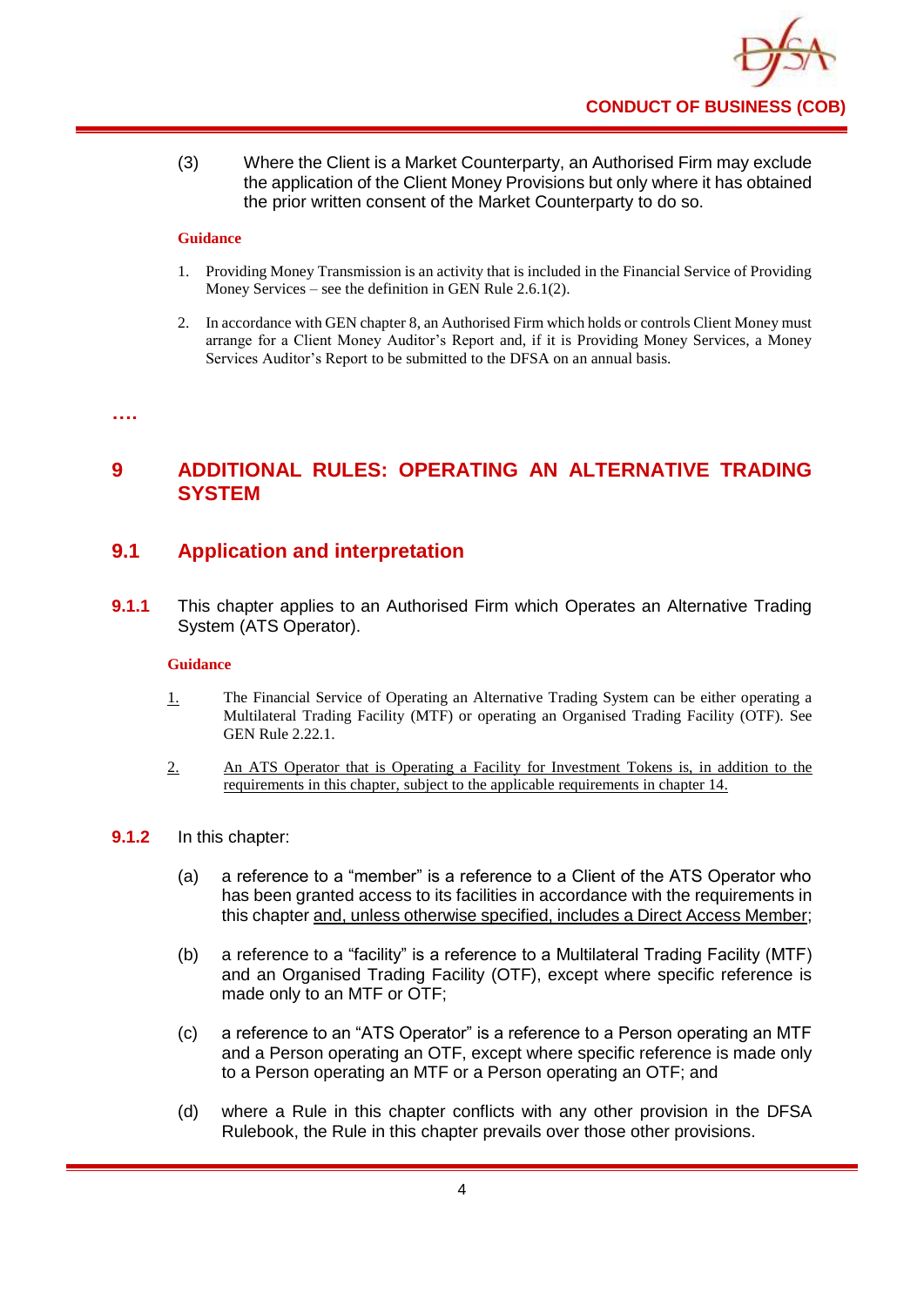

Under Rule 9.3.1(1)(e), an ATS Operator that is Operating a Facility for Investment Tokens is permitted to admit certain additional Persons as members, where their access is only for trading or clearing of Investment Tokens. Such Persons are defined in GLO and referred to in this module as Direct Access Members.

#### **….**

## **9.3 Member access criteria**

- **9.3.1** (1) An ATS Operator may, subject to (2), and (3) and (4), only accept as a member:
	- (a) an Authorised Firm;
	- (b) a Recognised Member;
	- (c) a Person who meets the criteria in GEN Rule 2.3.2(2);  $\theta$
	- (d) a Person who is classified as a Professional Client pursuant to COB Rule  $2.3.4(1)(g)$ , (h) and (i); or
	- (e) a Person not referred to in (a) to (d), only if:
		- (i) the facility is one on which Investment Tokens are traded; and
		- (ii) the Person's access is only for trading Investment Tokens.
	- (2) An ATS Operator must not admit a Person referred to in (1)(c) or (d) unless such Person:
		- (a) agrees in writing to submit unconditionally to the jurisdiction of the DFSA in relation to any matters which arise out of or which relate to its use of the facility;
		- (b) agrees in writing to submit unconditionally to the jurisdiction of the DIFC Courts in relation to any proceedings in the DIFC, which arise out of or relate to its use of the facility;
		- (c) agrees in writing to subject itself to the DIFC laws and the jurisdiction of the DIFC Courts in relation to its use of the facility; and
		- (d) appoints and maintains at all times an agent for service of process in the DIFC and requires such agent to accept its appointment for service of process.
	- (3) Prior to admitting a Person referred to in  $(1)(c)$  or  $(d)$  as a member, an ATS Operator must undertake due diligence to ensure that such a Person:
		- (a) is of sufficiently good repute;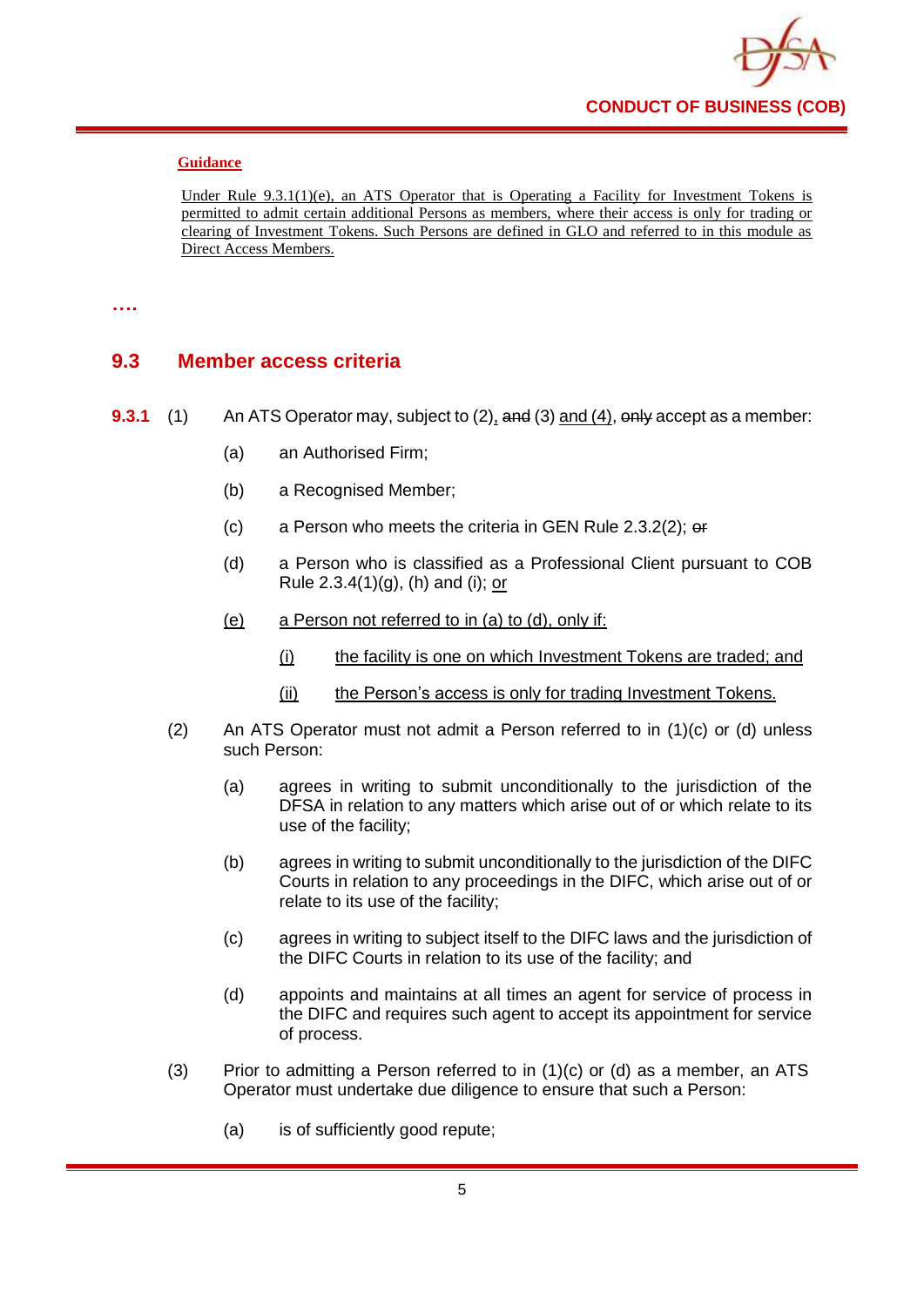

- (b) has a sufficient level of competence and experience; and
- (c) has adequate organisational arrangements, including financial and technological resources, which are no less than those required of an Authorised Firm appropriate to the nature of its operations.
- (4) Prior to admitting a Person referred to in (1)(e), an ATS Operator must undertake due diligence to ensure that the Person:
	- (a) meets the criteria in  $(3)(a)$  and  $(b)$ ;
	- (b) has adequate financial and technological resources to meet the Operating Rules of the facility; and
	- (c) does not pose any operational risks to the orderly and efficient functioning of the facility's trading systems.

- 1. See also the requirements relating to Direct Access Members in section 14.2.
- 2. Members who are not Direct Access Members may also trade in Investment Tokens.

#### **Direct electronic access**

- **9.3.2** An ATS Operator must have adequate rules and procedures to ensure that:
	- (a) a Direct Access Member does not allow any other Person to have Direct Electronic Access to the facility; and
	- (b) in any other case, its members do not allow any other Person to have Direct Electronic Access to the facility unless such other Person meets the requirements in Rule 9.3.1(1).
- **9.3.3** An ATS Operator must, where it permits any of its members to provide to another Person Direct Electronic Access to its facilities, have adequate systems and controls including:
	- (a) appropriate standards regarding risk controls and thresholds on trading through Direct Electronic Access;
	- (b) mechanisms to identify and distinguish orders placed by those Persons who are allowed to place orders through Direct Electronic Access; and
	- (c) if necessary, the ability to stop orders of, or trading by, the Persons allowed Direct Electronic Access.

**….**

## **9.4 Investment criteria**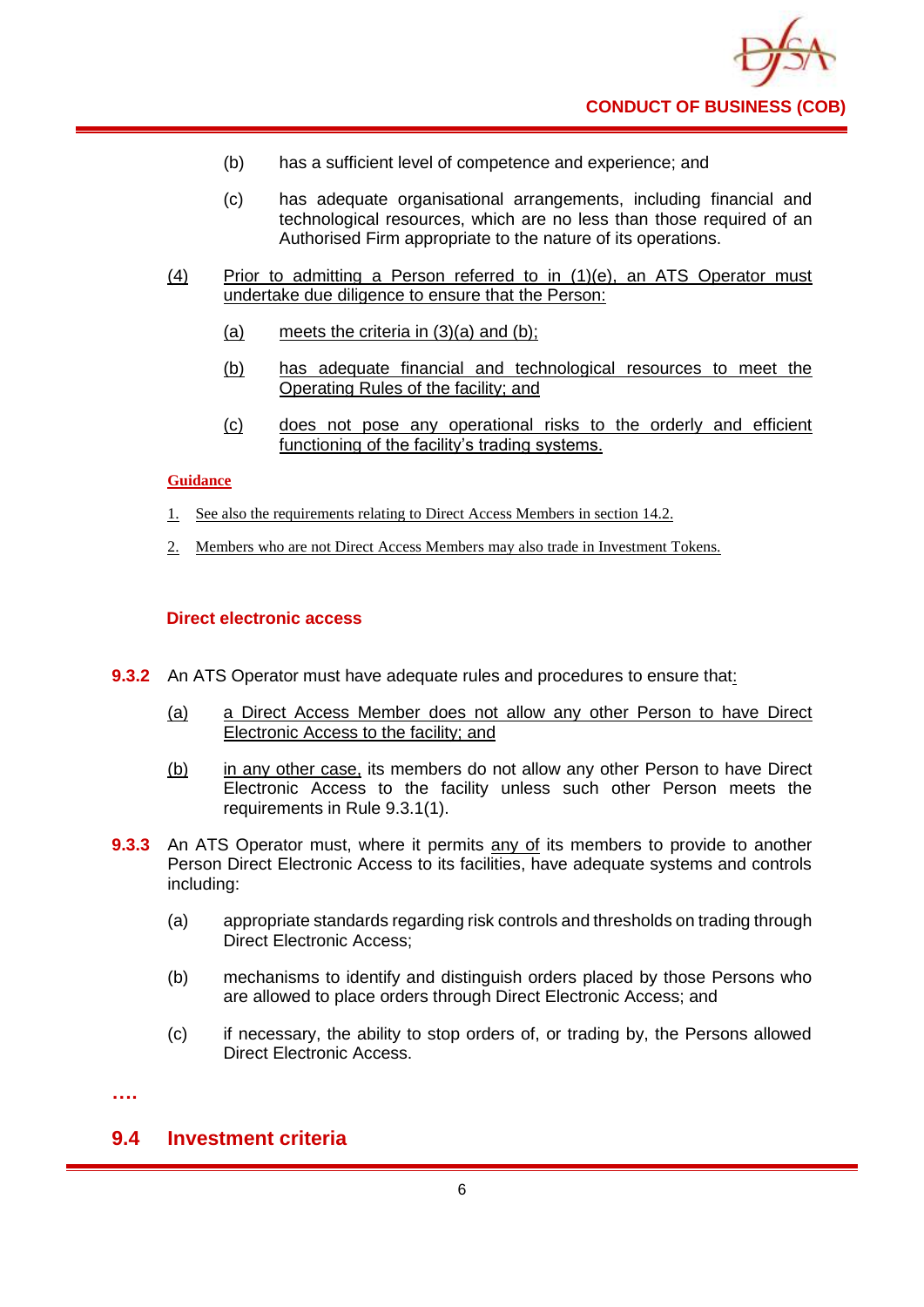

- **9.4.1** An ATS Operator must ensure in respect of every Investment traded on its facility that:
	- (a) only Investments which meet the requirements in  $(i)$ ,  $\sigma$ r  $(ii)$  or  $(iii)$  are permitted to be traded on its facility:
		- (i) in the case of Securities, the only Securities which are admitted to trading on an Authorised Market Institution or other Regulated Exchange; er
		- $(iii)$  in the case of Security Tokens that do not meet the criteria in  $(i)$ :
			- (A) there is a current Approved Prospectus relating to the Security Tokens;
			- (B) the ATS Operator has taken adequate steps before admitting the Security Tokens to trading, to satisfy itself that both the Security Tokens and the relevant Reporting Entity meet the general eligibility requirements in MKT section 9.3; and
			- (C) the ATS Operator has adequate systems and controls in place to effectively monitor and enforce a Reporting Entity's compliance with the requirements in MKT Chapter 9B; or
		- (iii) in the case of Derivatives, only the instruments meet the contract specification criteria set out in AMI Rule 6.3.2;
	- (b) there is sufficient information relating to the Investments traded on the facility available to members and other Persons having access to the facility through such members to enable such Persons to make informed decisions relating to such Investments; and
	- (c) if it is an Investment that references to an underlying benchmark or index provided by a Price Information Provider, the requirements in Rule 9.4.2 are met.

1. A Reporting Entity of Security Tokens that are admitted to trading by an ATS Operator under Rule 9.4.1(a)(ii) will be subject to the requirements imposed on Reporting Entities in MKT. An ATS Operator should therefore assess whether a prospective Reporting Entity is capable of meeting those requirements before admitting its Security Tokens to trading.

….

## **9.6 Proper Markets**

**….**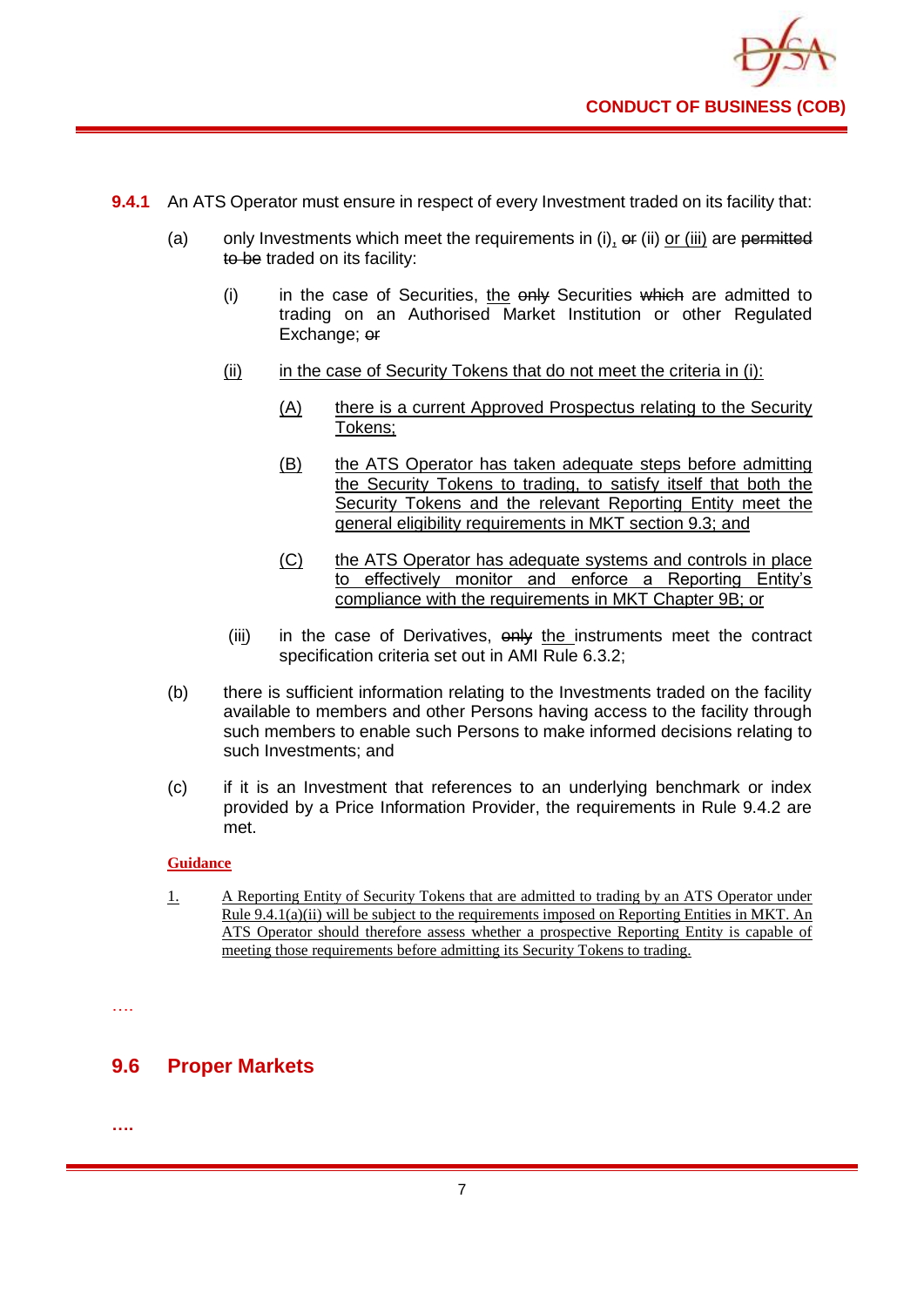

#### **Prevention of Market Abuse**

- **9.6.9** (1) An ATS Operator must:
	- (a) implement and maintain appropriate measures to identify, deter and prevent Market Abuse on and through its facility; and
	- (b) report promptly to the DFSA any Market Abuse.
	- (2) For the purposes of (1)(a), an ATS Operator must:
		- (a) include in its Operating Rules a regime to prevent Market Abuse, which is applicable to its members and their Clients; and
		- (b) implement and maintain adequate measures to ensure that its members comply with that regime.
	- (3) The regime to prevent Market Abuse referred to in (2)(a) must, at a minimum, include rules and procedures in relation to compliance with the applicable requirements in Part 6 of the Market Law, including adequate compliance arrangements applicable to its members and staff and the clients of members, record keeping, transaction monitoring, risk assessment and appropriate training.

- 1. An ATS Operator should have an effective surveillance system in place for:
	- a. the coordinated surveillance of all activity on or through its facilities and activity in related Investments conducted elsewhere; and
	- b. communicating information about Market Abuse or suspected abuse, to the DFSA or appropriate regulatory authorities.
- 2. In determining whether an ATS Operator is ensuring that business conducted on its facilities is conducted in an orderly manner, the DFSA will consider:
	- a. arrangements for pre and post trade transparency taking into account the nature and liquidity of the Investments traded; and
	- b. the need to provide anonymity for trading participants.
- 3. An ATS Operator will also have appropriate procedures allowing it to influence trading conditions, suspend trading promptly when required, and to support or encourage liquidity when necessary to maintain an orderly market. The DFSA will consider the transparency of such procedures and the fairness of their application and potential application.
- 4. An ATS Operator that is Operating a Facility for Investment Tokens should, where relevant, ensure measures under Rule 9.6.9(1) include effective measures to identify, deter and prevent Market Abuse by Persons permitted to access and update records held on any DLT or similar technology based application used in connection with the operation of its facility.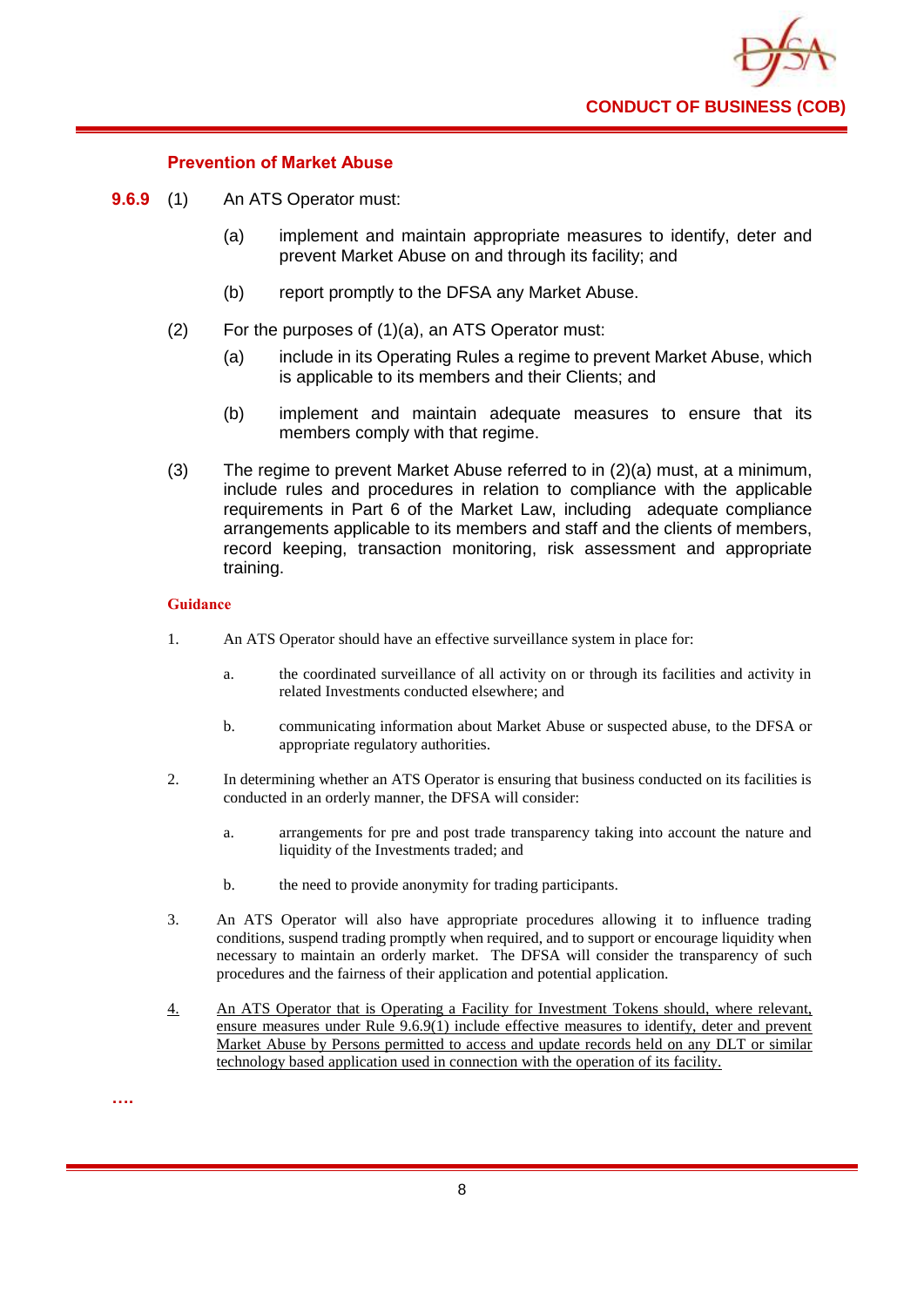

## **9.8 Use of 'investment token market' and similar terms to refer to a facility**

**9.8.1** An ATS Operator must not refer to a facility it operates as an 'investment token market', 'security token market', 'derivative token market', or using any other similar term, unless it is a facility on which only Investment Tokens are traded.

#### **Guidance**

- 1. An ATS Operator should not refer to a facility, where both Investment Tokens and conventional Investments are traded, using terms referred to in Rule 9.8.1.
- 2. An ATS Operator that trades both conventional Investments and Investment Tokens may operate a distinct facility on which only Investment Tokens are traded, provided it is able to effectively maintain and demonstrate a clear separation between that facility and its other facilities on which conventional Investments are traded or cleared.

**….**

## **14 ADDITIONAL REQUIREMENTS FOR FIRMS PROVIDING FINANCIAL SERVICES RELATING TO INVESTMENT TOKENS**

## **14.1 Technology and governance requirements for Operating a Facility for Investment Tokens**

- **14.1.1** Without limiting the generality of the technology resources requirements in section 9.5, an Authorised Firm Operating a Facility for Investment Tokens must:
	- (a) ensure that any DLT application used by the facility operates on the basis of 'permissioned' access, so that it allows the operator to have and maintain adequate control over the Persons who are permitted to access and update records held on that DLT application;
	- (b) establish and maintain adequate measures to ensure that the DLT application used by the facility, and the associated rules and protocols, contain:
		- (i) clear criteria governing Persons who are permitted to access and update records for the purposes of trading or clearing Investment Tokens on the facility, including criteria about the integrity, credentials and competencies appropriate to the roles played by such persons;
		- (ii) measures to address risks, including to network security and network compatibility, that may arise through systems used by Persons permitted to update the records on the DLT application; and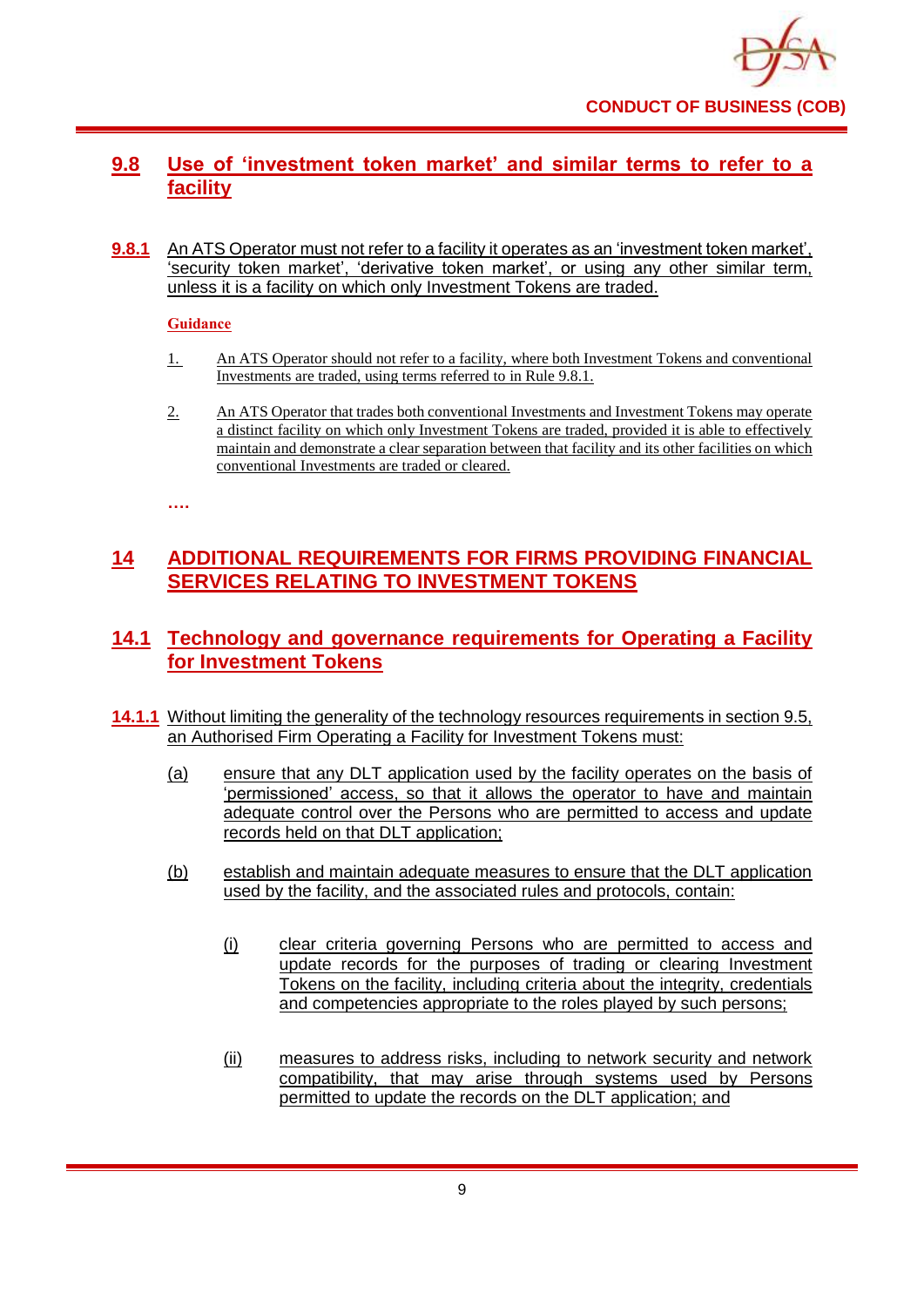

- (iii) processes to ensure that the Authorised Firm undertakes sufficient due diligence and adequate monitoring of ongoing compliance, relating to the matters referred to in (i) and (ii);
- (3) ensure any DLT application used by its facility is fit for purpose; and
- (4) have regard to industry best practices in developing its technology design and technology governance relating to DLT that is used by the facility.

- 1. To be fit for purpose, the technology design of the DLT application used by an Authorised Firm Operating a Facility for Investment Tokens should be able to address how the rights and obligations relating to the Investment Tokens traded on that facility are properly managed and are capable of being exercised or performed. For example, where a Security Token confers rights and obligations substantially similar to those conferred by a Share in a company, the DLT application would generally need to enable the management and exercise of the shareholder's rights. This may, for example, include the right to receive notice of, and vote in, shareholder meetings, receive any declared dividends and participate in the assets of the company in a winding up.
- 2. To ensure the technology governance of any DLT application used by its facility is fit for purpose, an Authorised Firm should, as a minimum, have regard to the following:
	- a. careful maintenance and development of the relevant systems and architecture in terms of its code version control, implementation of updates, issue resolution, and regular internal and third party testing;
	- b. security measures and procedures for the safe storage and transmission of data in accordance with agreed protocols;
	- c. procedures to address changes in the protocol which result in the splitting of the underlying distributed ledger into two or more separate ledgers (often referred to as a 'fork'). These procedures should be effective whether or not the new protocol is backwards compatible with the previous version (soft fork), or not (hard fork), and should address access to information where such a fork is created;
	- d. procedures to deal with system outages, whether planned or not;
	- e. decision-making protocols and accountability for decisions;
	- f. procedures for establishing and managing interfaces with providers of Digital Wallets; and
	- g. whether the protocols, smart contracts and other inbuilt features of the DLT application meet at least a minimum acceptable level of reliability and safety requirements, including to deal with a cyber or hacking attack, and determine how any resulting disruptions would be resolved.
- 3. Some parts of trading Investment Tokens, for example, order matching, may take place 'offchain' (i.e. not using DLT). In those circumstances, the operator should still maintain adequate control over Persons who are undertaking those activities, as they are agents or delegates of the operator.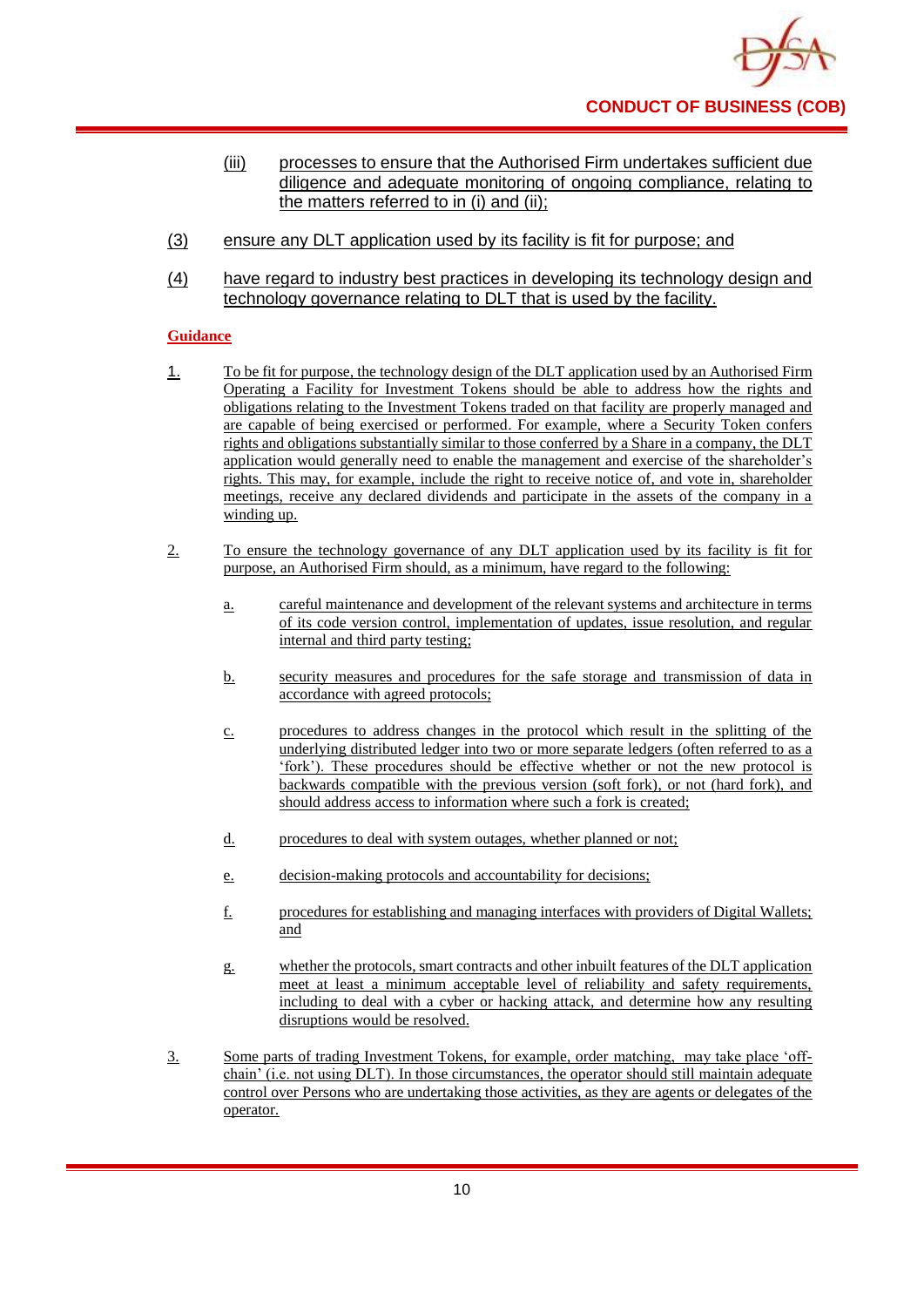

## **14.2 Operating a Facility for Investment Tokens which permits direct access**

#### **Application**

#### **14.2.1** This section applies to an ATS Operator that has Direct Access Members.

#### **Guidance**

- 1. A Direct Access Member is defined in GLO as a Person that an ATS Operator has admitted as a member under COB Rule 9.3.1(1)(e).
- 2. A Person will only be admitted as a Direct Access Member where that Person does not meet any of the criteria at  $9.3.1(1)(a)$ -(d), although a Person admitted as a member under any of those criteria may also trade Investment Tokens. A Direct Access Member may be an individual or a Body Corporate, but will not, for example, be an Authorised Firm or an institutional investor whose main activity is to invest in financial instruments.
- 3. See also the requirements relating to Direct Access Members in Rule 9.3.1(4).

#### **Requirements**

#### **14.2.2** An ATS Operator must ensure that:

- (a) it treats each Direct Access Member as its Client;
- (b) its Operating Rules clearly set out:
	- (i) the duties owed by the ATS Operator to the Direct Access Member and how the ATS Operator is held accountable for any failure to fulfil those duties; and
	- (ii) the duties owed by the Direct Access Member to the ATS Operator and how the member is held accountable for any failure to fulfil those duties;
- (c) appropriate investor redress mechanisms are available, in accordance with GEN chapter 9, and disclosed to each member permitted to trade Investment Tokens on its facility; and
- (d) its facility contains a prominent disclosure of the risks associated with the use of DLT for trading and clearing Investments, particularly those relating to Digital Wallets and the susceptibility of private cryptographic keys to misappropriation.
- **14.2.3** (1) Without limiting the generality of the systems and controls obligations of the ATS Operator, an ATS Operator must have in place adequate systems and controls to address market integrity, AML, CTF or investor protection risks in permitting a Direct Access Member to trade on its facility, including procedures to: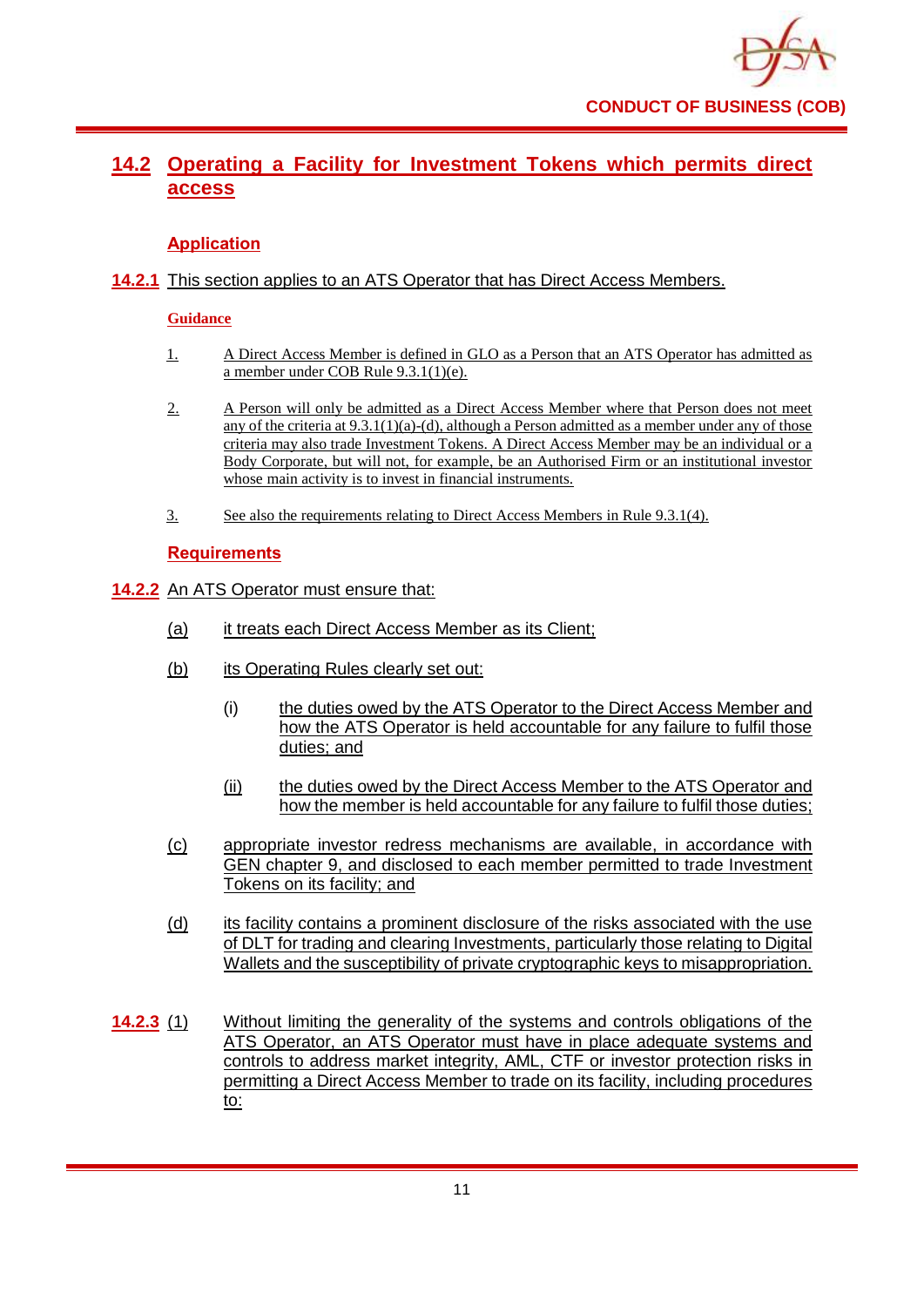

- (a) identify the ultimate beneficial owner of a Direct Access Member, where such a member is a body corporate;
- (b) ensure that appropriate customer due diligence sufficient to address AML and CTF risks has been conducted on each Direct Access Member, prior to permitting that member to trade on its facility;
- (c) detect and address market manipulation and abuse;
- (d) ensure that there is adequate disclosure relating to the Investment Tokens that are traded on the facility, including through prospectus and on-going disclosure under MKT chapters 2, 4 and 6.
- (2) An ATS Operator must have adequate controls and procedures to ensure that trading in Investment Tokens by Direct Access Members does not pose any risks to the orderly and efficient functioning of the facility's trading system, including controls and procedures to:
	- (a) mitigate counterparty risks that may arise from defaults by Direct Access Members through adequate collateral management measures, such as margin requirements, based on the settlement cycle adopted by the ATS Operator;
	- (b) identify and distinguish orders that are placed by Direct Access Members, and, if necessary, enable the ATS Operator to stop orders of, or trading by, such members;
	- (c) prevent Direct Access Members from allowing access to other persons to trade on the trading facility; and
	- (d) ensure that Direct Access Members fully comply with the Operating Rules of the facility and promptly address any gaps and deficiencies that are identified.
- (3) An ATS Operator must have adequate resources and systems to carry out front-line monitoring of the trading activities of Direct Access Members.
- (4) An ATS Operator must ensure that, to the extent that any of the systems and controls referred to in (1) are embedded within, or otherwise facilitated through DLT, they are included within the scope of the annual audit and the written report required under Rule 14.5.1.

1. To satisfy the DFSA of the matters referred to in Rule 14.2.3(1), an ATS Operator should, as a minimum, be able to demonstrate that it has effective procedures built into its DLT or similar technology application being used that enable: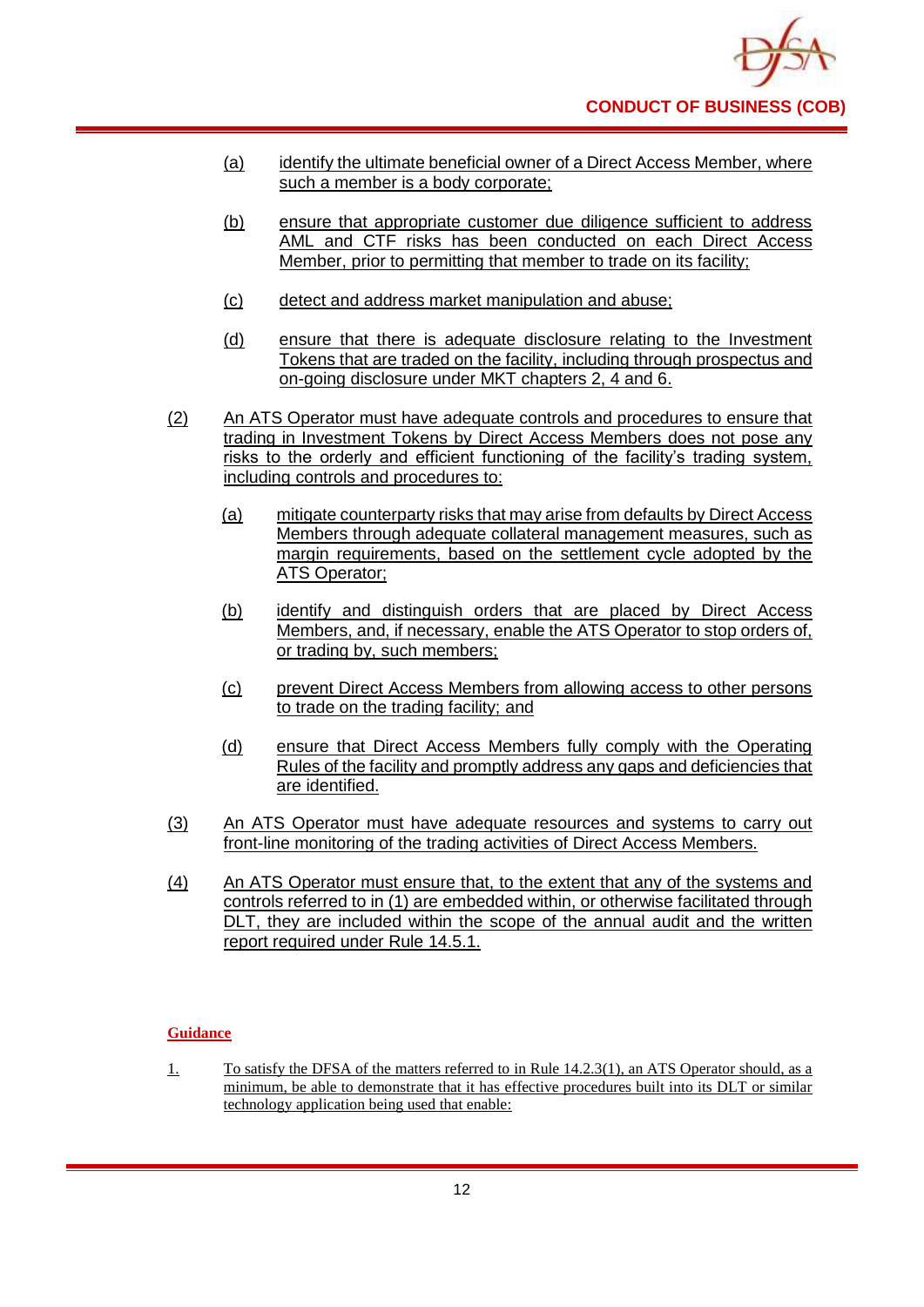

- (a) the clear identification of each Direct Access Member accessing its facility to trade; and
- (b) the monitoring of bid and offer prices and volatility for any indications of market manipulation or abuse.

## **14.3 Requirements for Providing Custody of Investment Tokens**

#### **Interpretation**

#### **14.3.1** In this section:

- (a) "Digital Wallet Service Provider" means an Authorised Firm Providing Custody of Investment Tokens by holding and controlling the public and private cryptographic keys relating to the Investment Tokens;
- (b) "Third Party Digital Wallet Service Provider" means:
	- (i) a Digital Wallet Service Provider other than an ATS Operator Providing Custody of Investment Tokens traded on its facility; or
	- (ii) a Person in another jurisdiction Providing Custody of Investment Tokens by holding and controlling the public and private cryptographic keys relating to the Investment Tokens, who is authorised and supervised for that activity by a Financial Services Regulator; and
- (c) "Self-Custody of Investment Tokens" means the holding and controlling of Investment Tokens by their owner, through the owner holding and controlling the public and private cryptographic keys relating to the Investment Tokens.

## **Application**

## **14.3.2** This section applies to an Authorised Firm that is a Digital Wallet Service Provider.

- 1. An Investment Token is an Investment, as defined in GEN Rule A2.1.1. The Financial Service of Providing Custody, as defined in GEN Rule 2.13.1, therefore includes Providing Custody of an Investment Token, and a Person carrying on that Financial Service will require a Licence to do so.
- 2. An Authorised Firm which is Providing Custody of Investment Tokens is, in addition to the requirements in this section, subject to other relevant requirements that apply to a firm Providing Custody of Investments. Other requirements include the Client Asset requirements in section 6.11, the Client Investment requirements in section 6.13 and the Safe Custody Provisions in App 6.
- 3. The Rules in this section will not apply to a Person providing a Digital Wallet to a Person who uses it for Self Custody of Investment Tokens, as the Security Tokens in that Digital Wallet are then held and controlled by that Person at their own risk.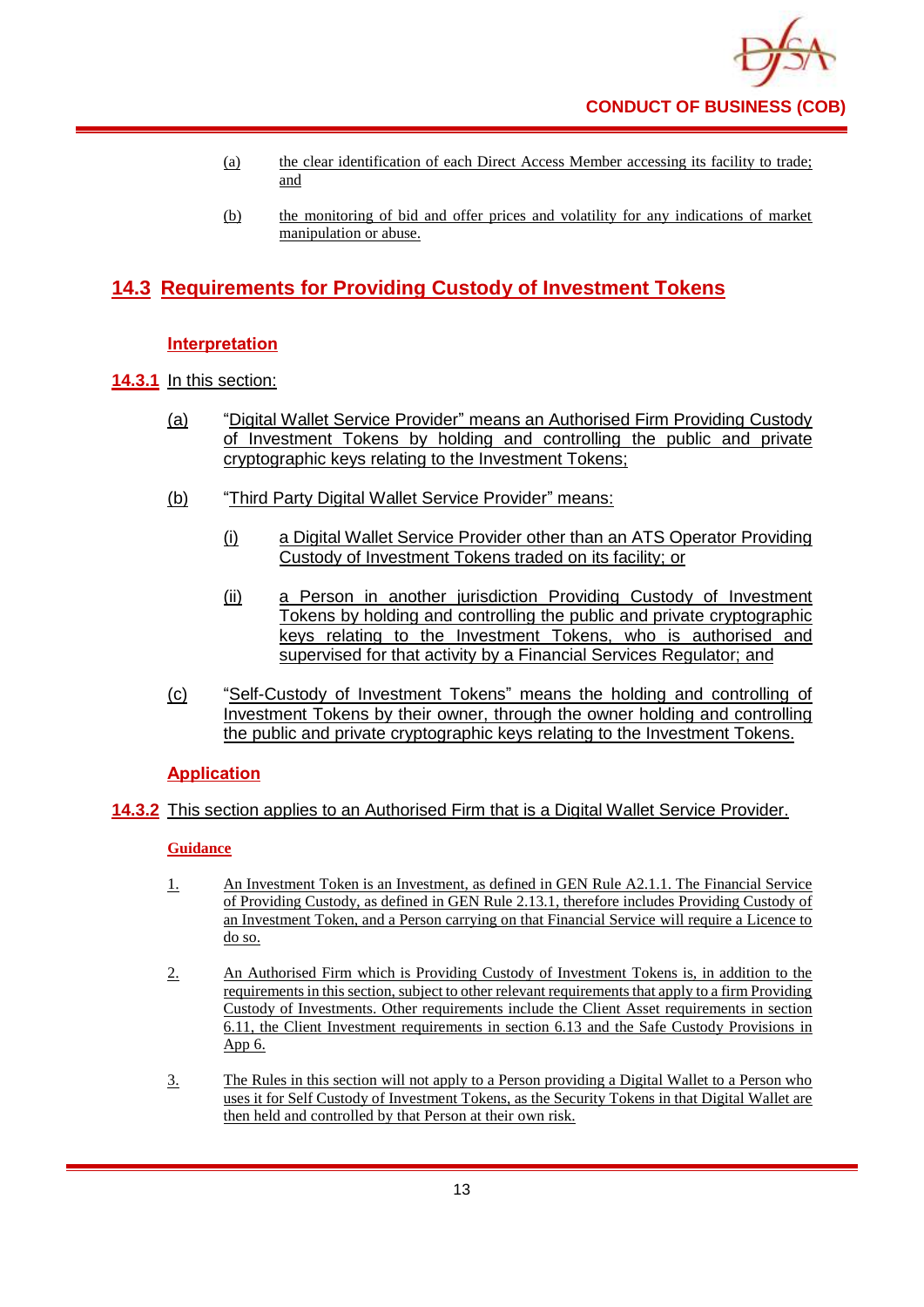

4. Private and public keys, which correspond to an electronic address, provide the mechanism to own and control Investment Tokens, (and other crypto assets). A private key is generated first, with the public key derived from the private key using a known one-way algorithm which varies across protocols. The corresponding electronic address, which is used to send and receive crypto assets, is a cryptographic hash (i.e. a shorter representation created through a processing algorithm) of the public key (which is a longer string of characters). It is the private key that grants the user the right to dispose of the crypto asset at a given address. Losing the private key often results in the loss of ability to transfer the crypto asset.

#### **Requirements**

- **14.3.3** (1) A Digital Wallet Service Provider must ensure that:
	- (a) any DLT application it uses in Providing Custody of Investment Tokens is resilient, reliable and compatible with any relevant facility on which the Investment Tokens are traded or cleared;
	- (b) it is able to clearly identify and segregate Investment Tokens belonging to different Clients; and
	- (c) it has in place appropriate procedures to enable it to confirm Client instructions and transactions, maintain appropriate records and data relating to those instructions and transactions and to conduct a reconciliation of those transactions at appropriate intervals.
	- (2) A Digital Wallet Service Provider must ensure that, in developing and using DLT applications and other technology to Provide Custody of Investment Tokens:
		- (a) the architecture of any Digital Wallet used adequately addresses compatibility issues and associated risks;
		- (b) the technology used and its associated procedures have adequate security measures (including cyber security) to enable the safe storage and transmission of data relating to the Investment Tokens;
		- (c) the security and integrity of cryptographic keys are maintained through the use of that technology, taking into account the password protection and methods of encryption used;
		- (d) there are adequate measures to address any risks specific to the methods of usage and storage of cryptographic keys (or their equivalent) available under the DLT application used; and
		- (e) the technology is compatible with the procedures and protocols built into the Operating Rules, or equivalent procedures and protocols on any facility on which the Investment Tokens are traded or cleared or both traded and cleared.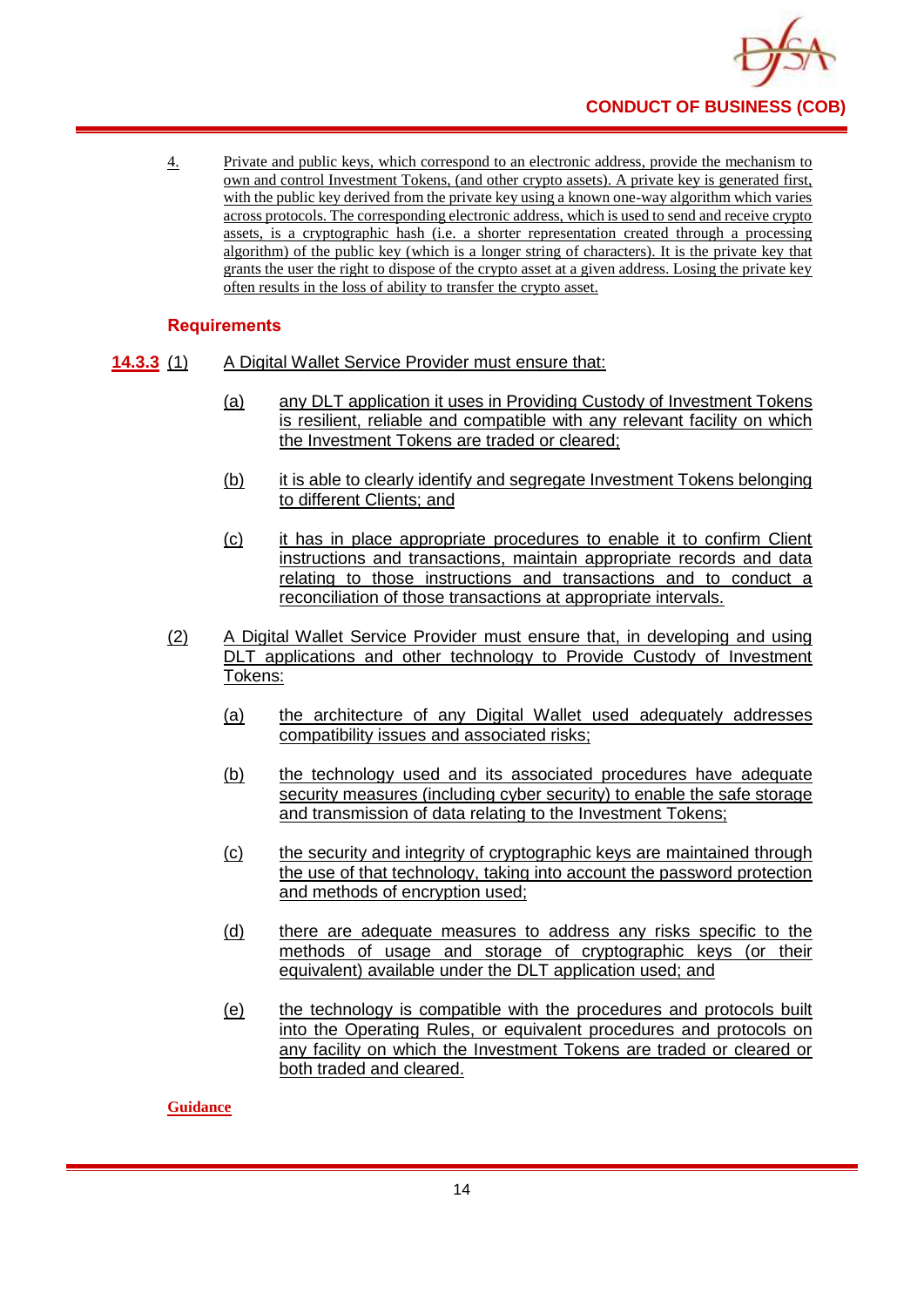

Where an Authorised Firm that is a Digital Wallet Service Provider delegates any function to a Third Party Digital Wallet Service Provider, it must ensure that the delegate fully complies with the requirements of Rule 14.3.3. The outsourcing and delegation requirements of GEN Rule 5.3.21 and 5.3.22 will also apply to the Authorised Firm in those circumstances.

- 14.3.4 An ATS Operator that appoints a Third Party Digital Wallet Service Provider to Provide Custody of Investment Tokens traded on its facility, must ensure that the person is either:
	- (a) an Authorised Firm appropriately authorised to be a Digital Wallet Service Provider; or
	- (b) an entity that is regulated by a Financial Services Regulator to an equivalent level of regulation to that provided for under the DFSA regime for Providing Digital Wallet Services.

#### **Guidance**

Where an ATS Operator appoints a non-DIFC firm regulated by a Financial Services Regulator, it must undertake sufficient due diligence to establish that the non-DIFC firm is subject to an equivalent level of regulation as under the DFSA regime in respect of that service.

**14.3.5** A Digital Wallet Service Provider must ensure that the report required under Rule 14.5.1 includes confirmation as to whether it has complied with the requirements in Rule 14.3.3.

## **14.4 Provision of key features document for Investment Tokens**

#### **Application**

- **14.4.1** This section applies to an Authorised Firm which carries on any one or more of the following Financial Services in respect of Investment Tokens:
	- (a) Dealing in Investments as Principal;
	- (b) Dealing in Investments as Agent;
	- (c) Arranging Deals in Investments;
	- (d) Managing Assets;
	- (e) Advising on Financial Products;
	- (f) Providing Custody; or
	- (g) Arranging Custody.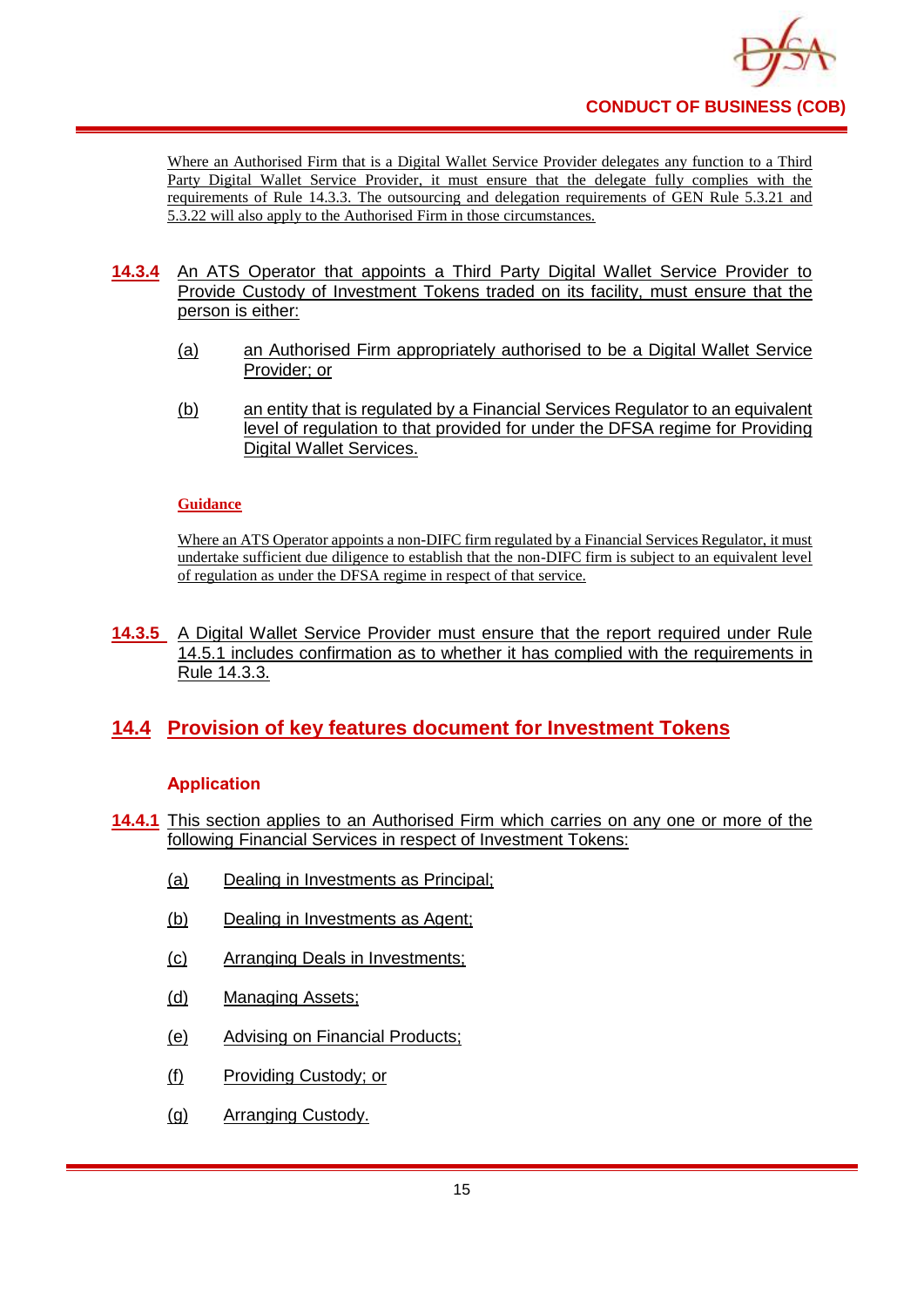

- **14.4.2** (1) An Authorised Firm must not provide a Financial Service to which this section applies to a Person unless it has provided the Person with a key features document containing the information in (2).
	- (2) The key features document must contain the following information relating to each Investment Token that is the subject of the Financial Services that the Authorised Firm will provide to the Person:
		- (a) the risks associated with and essential characteristics of the Issuer (or other Person responsible for discharging the obligations associated with the rights conferred), and guarantor if any, of the Investment Token, including their assets, liabilities and financial position;
		- (b) the risks associated with and essential characteristics of the Investment Token, including the rights and obligations conferred and the type or types of Investment which it constitutes;
		- (c) whether the Investment Token is or will be admitted to trading and if so, the details relating to the admission, including details of the facility and whether the facility is within the DIFC;
		- (d) whether the Client can directly access the trading facility, or whether access is only through an intermediary, and the process for accessing the facility;
		- (e) risks associated with the use of DLT, particularly those relating to Digital Wallets and the susceptibility of private cryptographic keys to misappropriation;
		- (f) whether the Client, the Authorised Firm or a third party is responsible for providing a Digital Wallet service in respect of the Investment Token, and any related risks (including at whose risk the Client's Investment Tokens are held in the Digital Wallet, whether it is accessible online or stored offline, what happens if keys to the Digital Wallet are lost and what procedures can be followed in such an event);
		- (g) how the Client may exercise any rights conferred by the Investment Tokens such as voting or participation in shareholder actions; and
		- (h) any other information relevant to the particular Investment Token that would reasonably assist the Client to understand the product and technology better and to make informed decisions in respect of it.
	- (3) The key features document must be provided in good time before the relevant Financial Service is provided to the Person, to enable that Person to make an informed decision about whether to use the relevant Financial Service.
	- (4) The key features document does not need to be provided to a Person to whom the Authorised Firm has previously provided that information, if there has been no significant change since the information was previously provided.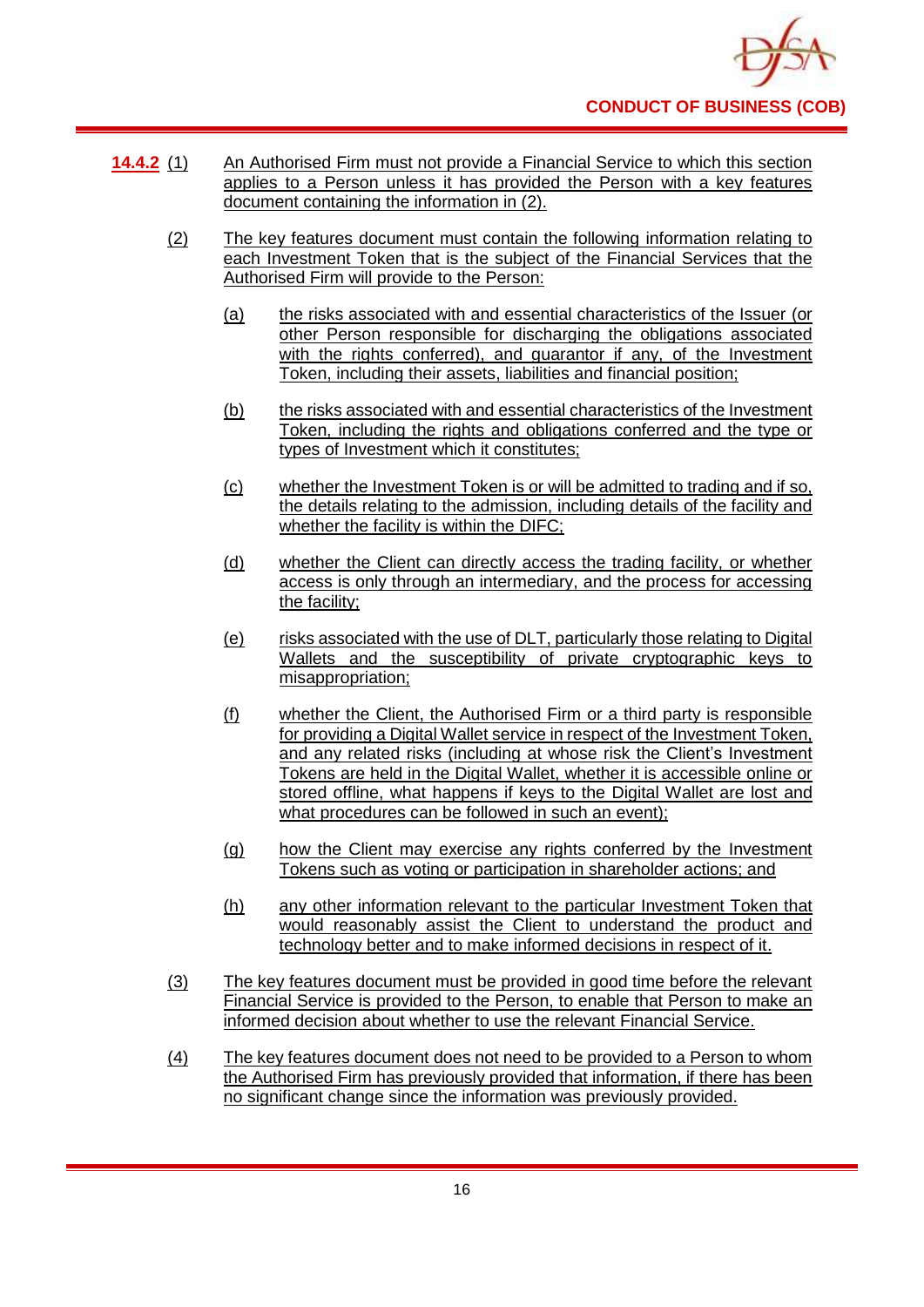

## **14.5 Technology audit reports**

- **14.5.1** (1) This Rule applies to an Authorised Firm that:
	- (a) is Operating a Facility for Investment Tokens;
	- (b) holds or controls Client Investments that include Investment Tokens;
	- (c) relies on DLT or similar technology to carry on one or more of the Financial Services specified in Rule 14.4.1 relating to Investment Tokens; or
	- (d) is Managing a Collective Investment Fund where:
		- (i) Units of the Fund are Security Tokens; or
		- (ii) 10% or more of the gross asset value of the Fund Property of the Fund consists of Investment Tokens.
	- (2) The Authorised Firm must:
		- (a) appoint a suitably qualified independent third party professional to:
			- (i) carry out an annual audit of the Authorised Firm's compliance with the technology resources and governance requirements that apply to it, including those specified in this chapter; and
			- (ii) produce a written report which sets out the methodology and results of that annual audit, confirms whether the requirements referred to in (i) have been met and lists any recommendations or areas of concern;
		- (b) submit to the DFSA a copy of the report referred to in (a)(ii) within 4 months of the Authorised Firm's financial year end; and
		- (c) be able to satisfy the DFSA that the independent third party professional appointed to carry out the annual audit has the relevant expertise to do so, and that the Authorised Firm has done proper due diligence to satisfy itself of that fact.

- 1. An Authorised Firm may appoint an Auditor to carry out the functions specified in Rule 14.5.1(2)(a), provided it is satisfied that the Auditor has the relevant expertise.
- 2. Credentials that may indicate an independent third party professional is suitably qualified under Rule 14.5.1(2)(a):
	- a. designation as a Certified Information Systems Auditor (CISA) or Certified Information Security Manager (CISM) by the Information Systems Audit and Control Association (ISACA);